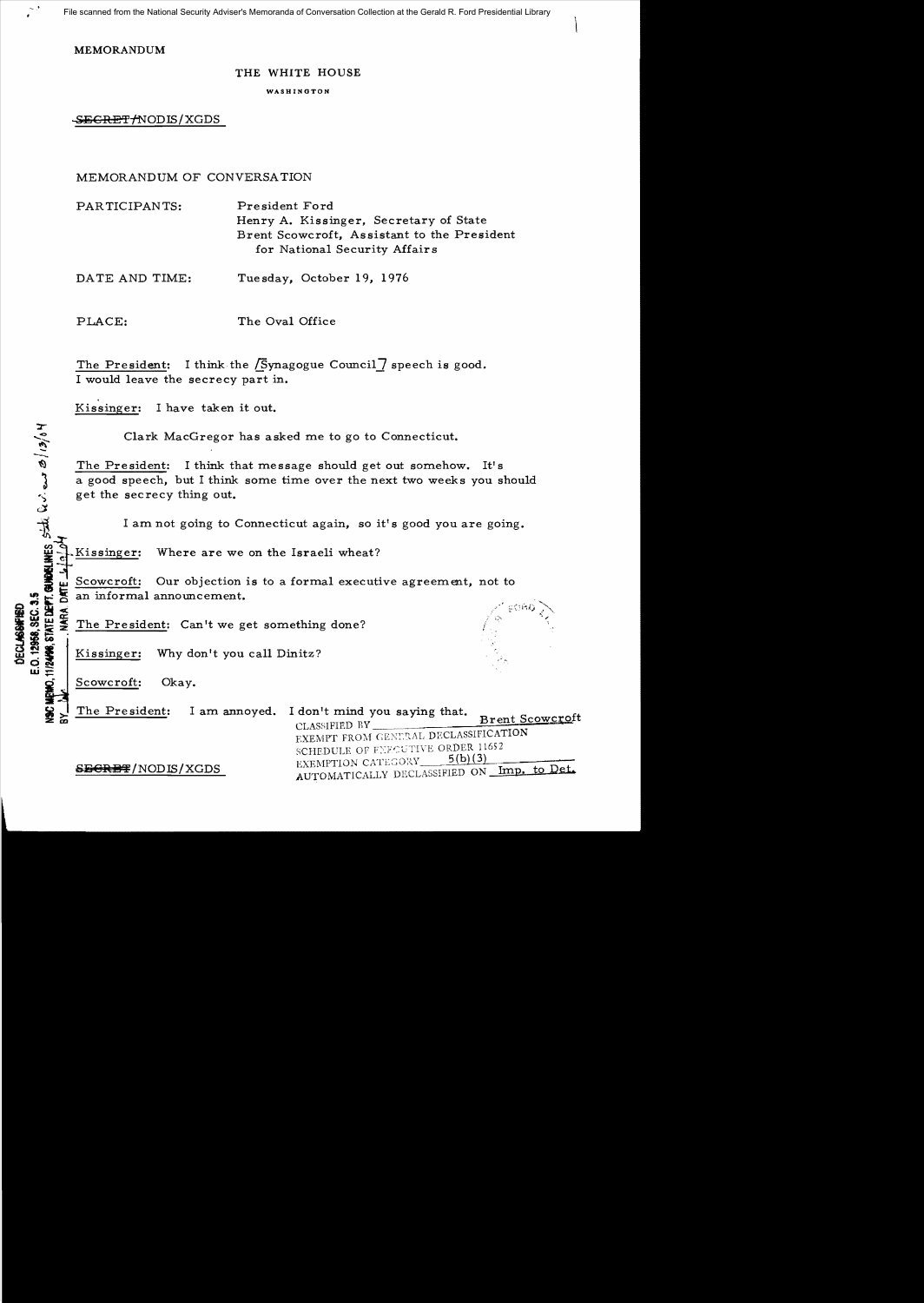## $-$  SECRET/NODIS/XGDS  $-2$  -

 $z^{3}$ 

Kissinger: I am preparing a larger PL-480 this year.

Scowcroft: Why don't we leak that?

The President: Good idea. Can we move all the PL-480 that's possible over the next two weeks?

Kissinger: On the debates, the problem is that no basic concept of what it all means comes across. I would be a little less stiff and more apparently responsive to what Carter says. You need to put out your major themes -- what are the big issues, what am I trying to do for the country. The issues can't be met with demagoguery -- they are tough issues.

Peace, security, prosperity, building a world community. We have made major progress. When Carter says we have no strength, no respect, he is in total defiance of the facts. There is progress in the Middle East and in Africa because we have the trust of both sides.

I would say that it is not an accident that a Democratic President has brought war and Republicans peace. You don't quarrel with the decision, but what led up to it. The combination of overcommitment and understrengthening. Like Carter on Korea is he going to defend it or not? I would comment on his SALT speech. Point out these are from flippant inexperience.

Rather than score debating points, I would say "this is what I am trying to do.<sup>11</sup> Speak to the American people. He will hit the secrecy thing and I think you should use the things in my speech. If you can put  $across$ ... the way you talked to me yesterday, that human quality, You know the material well enough not to fret about the answers. I would concentrate on building peace with justice.

If he raises Helsinki I would blast him. The agreement says nothing about Soviet domination. It only says that no force shall be used, and who is likely to use force? Why is it the Eastern European countries, the most independent, are the ones who wanted it? I would hit him on Chile and on falsifying the Saudi arms figures.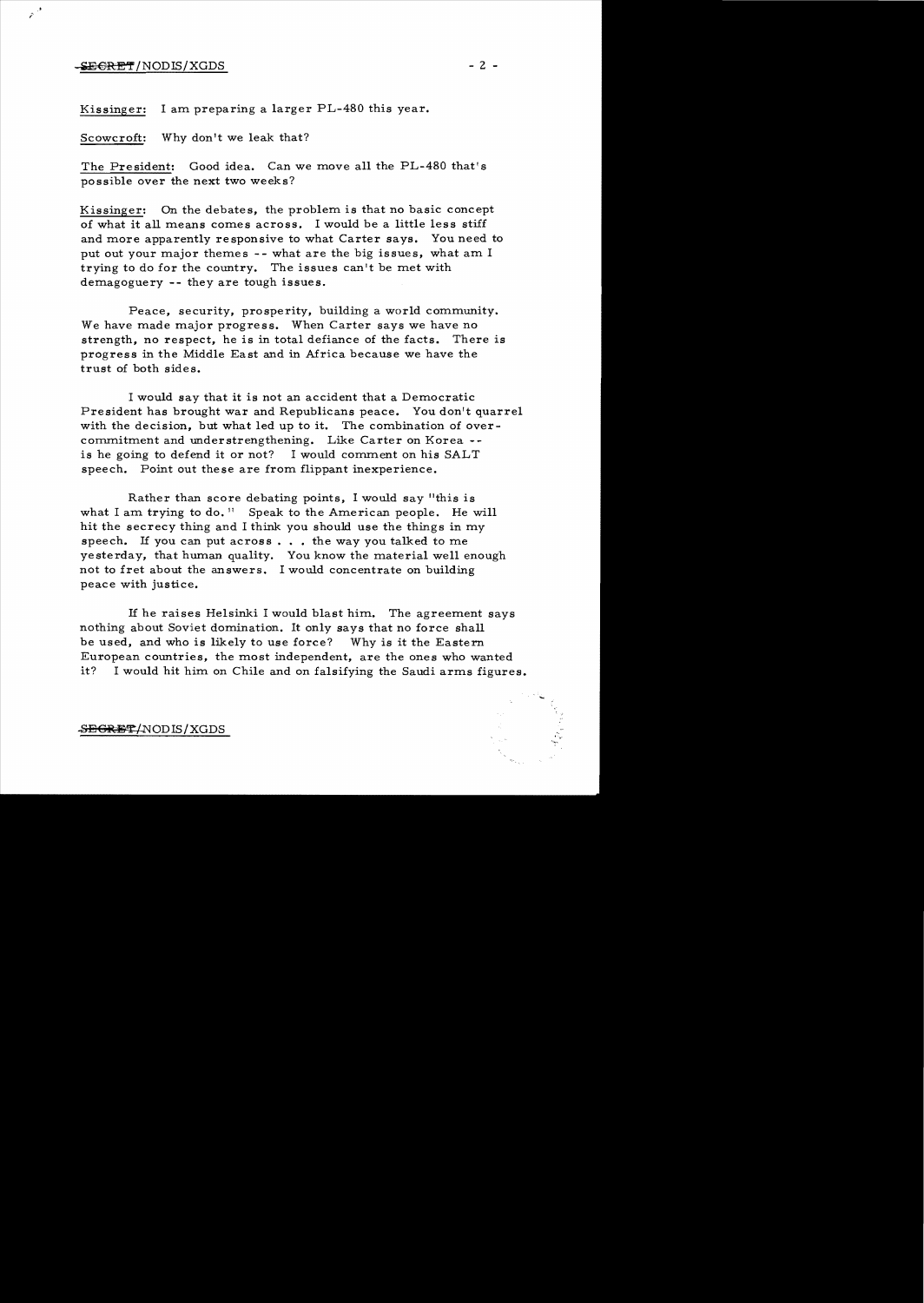## $\frac{1}{2}$   $\frac{1}{2}$   $\frac{1}{2}$   $\frac{1}{2}$   $\frac{1}{2}$   $\frac{1}{2}$   $\frac{1}{2}$   $\frac{1}{2}$   $\frac{1}{2}$   $\frac{1}{2}$   $\frac{1}{2}$   $\frac{1}{2}$   $\frac{1}{2}$   $\frac{1}{2}$   $\frac{1}{2}$   $\frac{1}{2}$   $\frac{1}{2}$   $\frac{1}{2}$   $\frac{1}{2}$   $\frac{1}{2}$   $\frac{1}{2}$   $\frac{1}{2}$   $\$

*11* 

Scowcroft: On Europe, he said he wouldn't go to Yugoslavia's aid even if the Soviets attacked. That is like the 1950 statements before the Korean War that Korea was outside our defense p

Kissinger: Most people don't know what a MIRV, etc. is, so you don't have to show a lot of detail -- but don't let him get away with anything. You were great at your last press conference.

/Discussion of Carter's personality, chances to win, the press, etc. 7

When you make the attack on Carter, I would say "He is wrong here, he misspoke there, but that is not the point. "

How are we going to defend the world? We don't want to be the world's policemen. If we can't sell arms, how can we defend the world? Look at the people we are helping. To start with the figures are wrong -- brush that off. Iran -- which won't join an embargo; Saudi Arabia -- which is a great moderating influence in the Middle East; Kenya and Zaire -- who face Soviet-supplied enemies. We give arms in our national interest. And for our national purposes. You have to assume he will be on a high level. I would still drag out the errors but just brush them off and then go on the high road.

I would get indignant about no leadership and tick off a number of things. On leadership, I think what you are trying to do is prevent us domestically from going down the road some European countries have gone. Some countries have acted as if, if the government did it, it was free.

The President: My comment the other time on Portugal...

Kissinger: You were exactly right. We were absolutely the key in Portugal. The Europeans wanted to help Gonsalves to make him moderate. That would have been a disaster. It would have made him respectable and demoralized the moderates.

/SALT discussion. 7

The Pre sident: What about MBFR?

Kissinger: I doubt it.

On Korea, I would say his statements are very damaging. It produces the same ambiguity as was produced in 1950, and the outcome.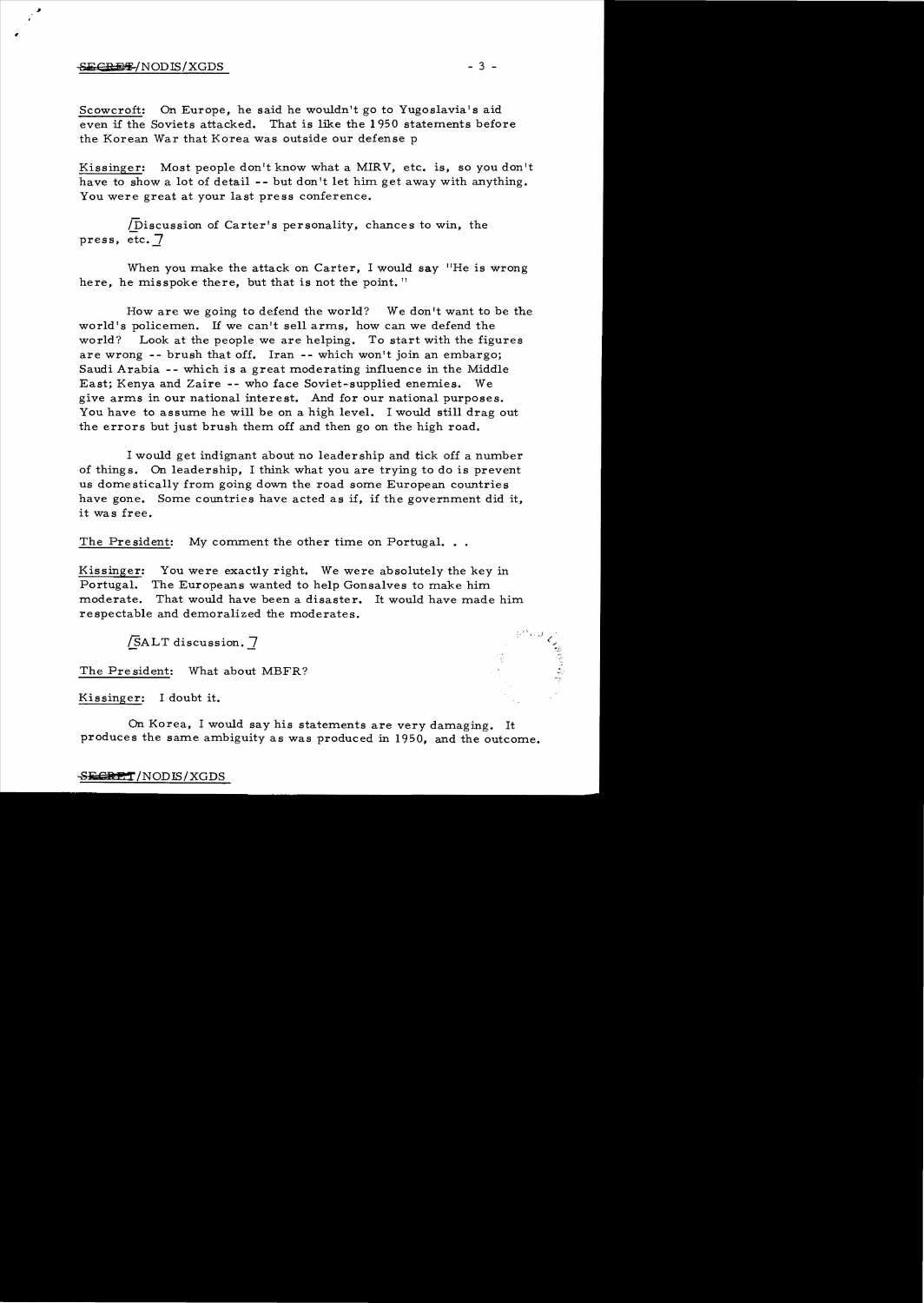al Surroutes for fledd FEA the entertainment done  $+$ llwei $l$ ado $-$ Call Dinner on Storfan PLUBO  $\sqrt{6.522}$ P 2 think a premer is pour le la voie de voie nevery in K I donne tolen it will. Uno Grega lass askel P Ittend that may should get out southours It a good speech, but I think sometime ones count 2 weeks you shall get a servery thing Instrain to Cum again esst parlyon guing. KOLEding, Where are use on - I when +? S'Our depetine is to a former efter agreement, ust to un informal announcement P Cout un get southing love K cety cloud you creel devily <u>S</u> <u>X</u> P Jam arranged. I last mind you saying that K & program a larger PL4FU this year S Why don't are link that? P Good idre Com un mond ell c PL 480 parite  $\bigstar$ aver just 2 weeks K Our Motes, après un braic cough futurited meurs combactions music be a little loss stip & more yparently deparine & what Castin says. Jam mud to put out mayor themes a what are but insure What are daying to do for country. The essues can't be sunt us derningogen - They deci Mai E.O. 12058, SEC. 3.5 NOC MEMO, 11/24/98, STATE DEPT. GUIDELINES State levies 3/13/04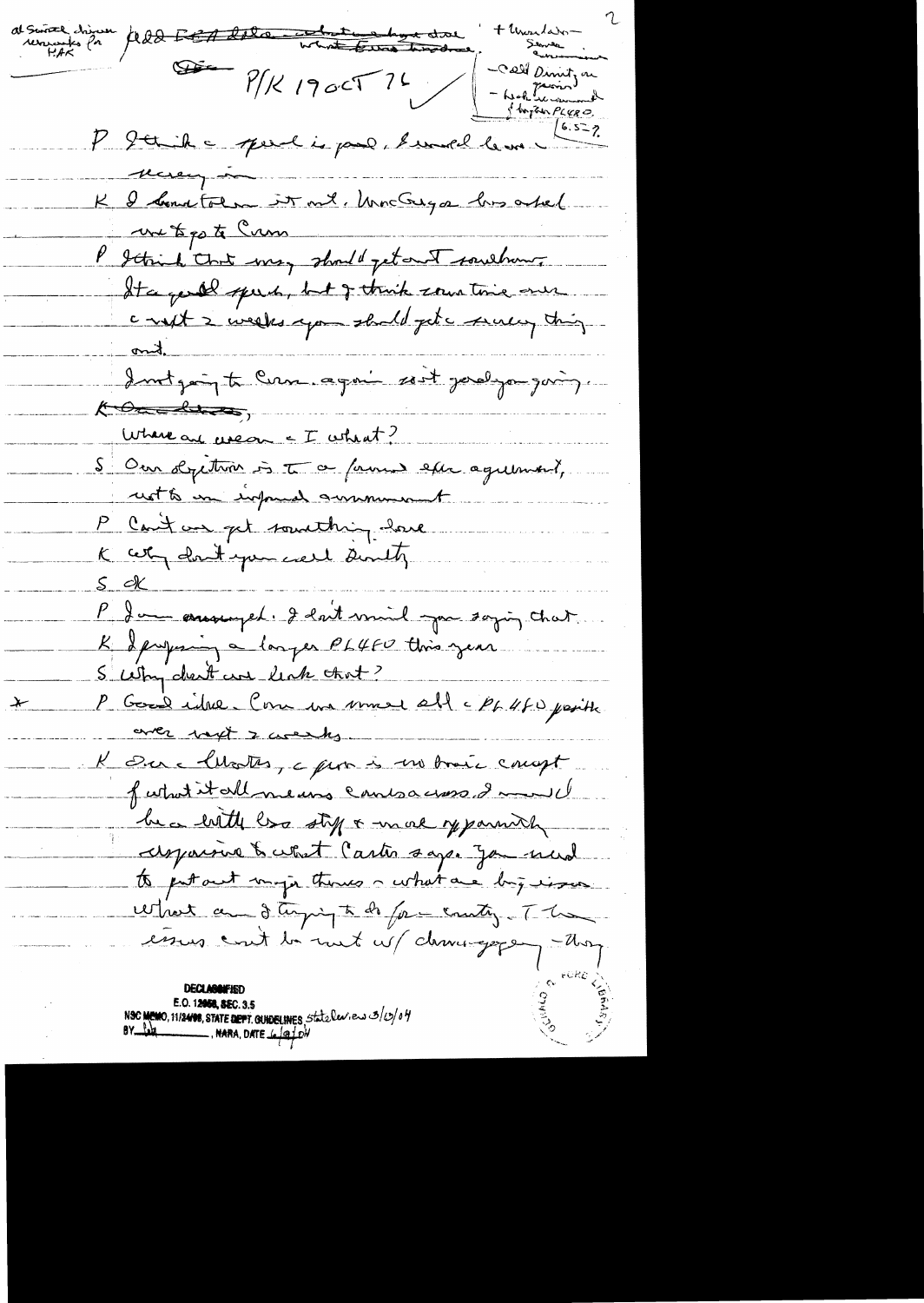Eventure of Conter South Tilk.

and tomosfer Perre, semity, paymity, emility a und comments, cele home made major ping. When conten any and love no strugth , reget, he in total defeare of parts. Prozes in ME & Oquia benne thingthey look sele. I will any not on a cent to the demand Our have hought was + regards brought peace. Jan clait procede w/ colections, but what led y to it. a commentain of own enture mudiemprise de la Castelle I could want on the Salt speech. Post ant the are flypant inexperime. Rother Chan sine debolig parts 8 mille sag This is what It is to de. Speak to a Closer purple. As will but a receive, Ching + 2 think your should bet use a thing in any speech. Myon car put a sens in the way you talked the me jestudor, that human produty. Jan however i consteried will enough not to pet about carrows. I would commentant in bundling perme  $M$ pentru. If he weises Helsenhi I would blast bin Vet sup unting ebril sur drumation. Ochy soy me pour + who hady a we fince? Why is it a trading Erne continue most religible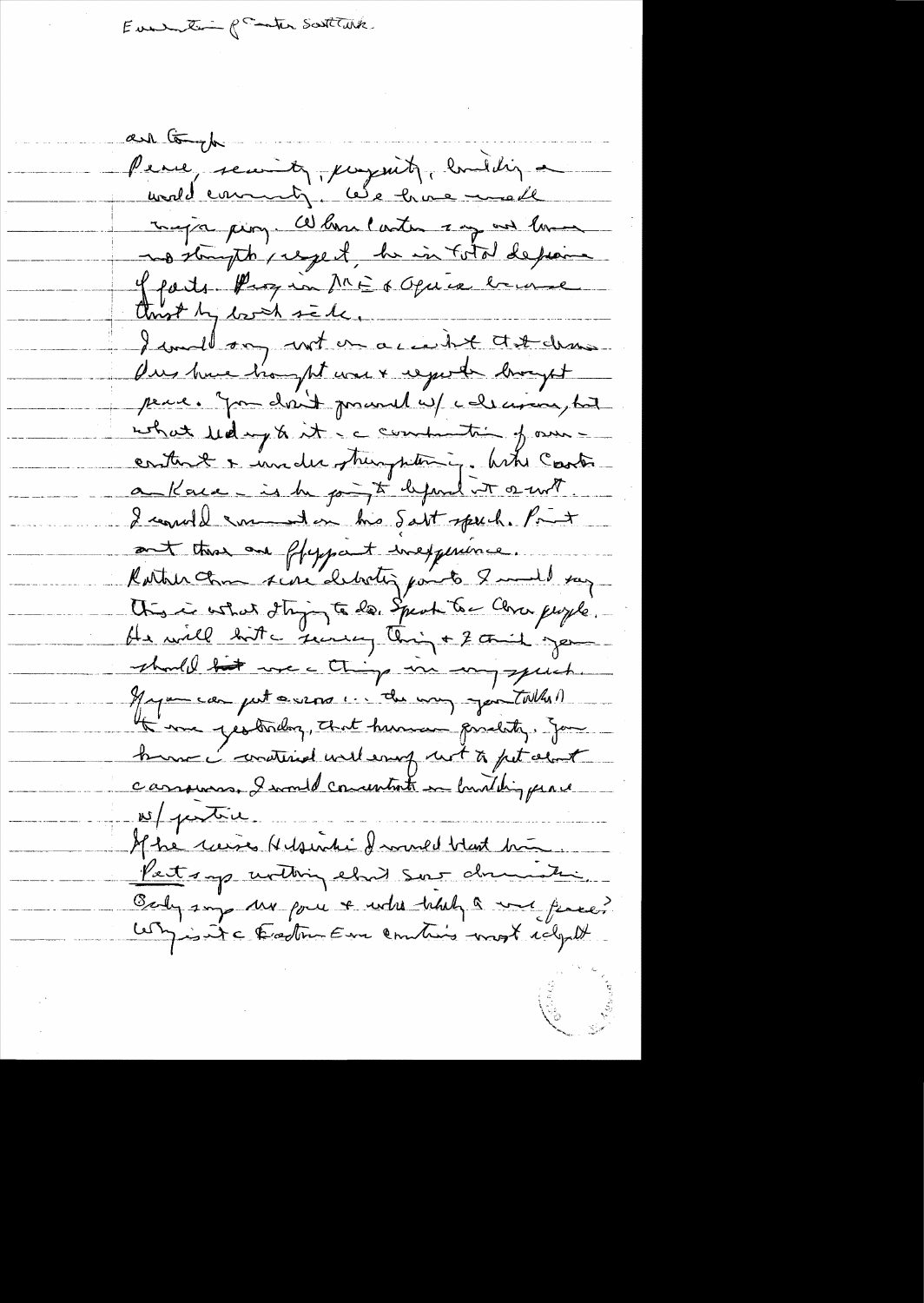Youngoutanie - we trage

cease are who wonted it. In that him on Chik ton falsyping a Sandi anno figuro 5 ou Em, heroide wildit pot you and even if Seas attacked That the Knew 1950 statent  $\pm$ Unit people don't have what a NIRU, elsis, a  $|\mathcal{K}_-|$ go don't have to show a cost detail-fort dritthe fit any or any ding some were quest ot you left puss conf. (Discursion B Carter-personality, chances &  $norm,  $p.m$ , at  $1$ .$ Cother you make a attach on Carter 8 may 10 mg Mi is hvougher, he missifits there, but that cut point Avonces prints depende would. We have remites de considés pourrem. If not cont Jethanno, how you we defined weall both at a proper un helpinge to start est peques au very hust that of howwhich won't join entrypy Sandi 4 which a quent modération suppliers au 18 ft 18 pa les espères annouin ann with interest. and for one or with purposes. Jon harats assume hi will be on a hopp devel. I would still dang out a error, but